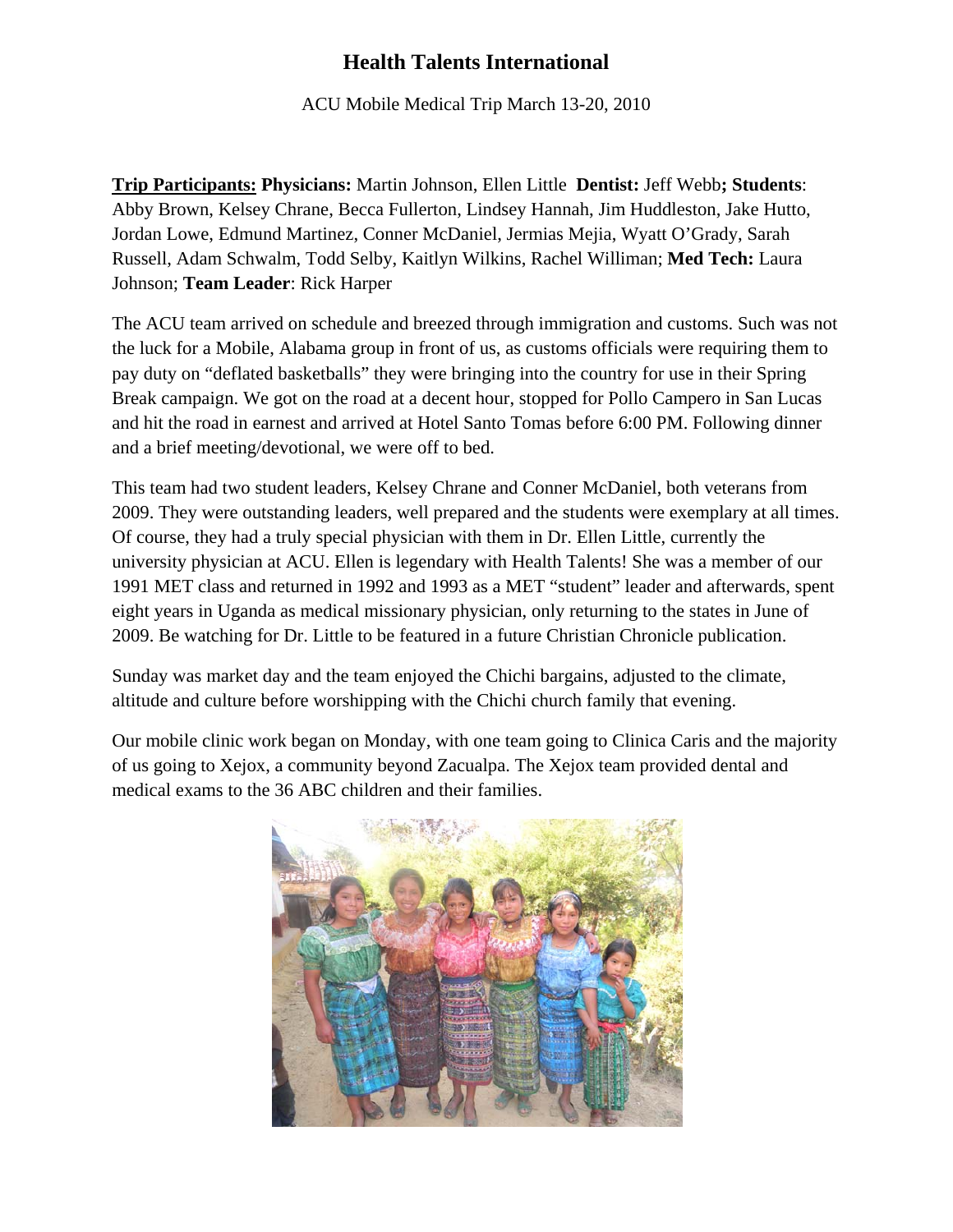

On Tuesday, we split into two groups once again, with one group going to Mactzul Primero and the other to Xatinab.

As we hit the middle of the week, it was time for a little diversity and a few students went to work beside the church members in Mactzul in building their new church building. Three students traveled to Chimente for a dental clinic and the remainder to Chuchixa. It rained that afternoon, calling a halt to the construction work, but settling the dust that is 1-5 inches deep this time of year.



Panajxit was the Thursday destination for one team and clinic was held in the community building beside the Puesto de Salud. For you non-Spanish speakers, the Puesto de Salud is a "free" community health center, somewhat equivalent to our county health centers in the US. Why would dozens of patients line up to see us, instead of the free care next door? We had medicines *beyond* over-the-counter pain killers and we had MD's, not just nurses or medical school students manning the post. Fortunately, we have a great relationship with those who work